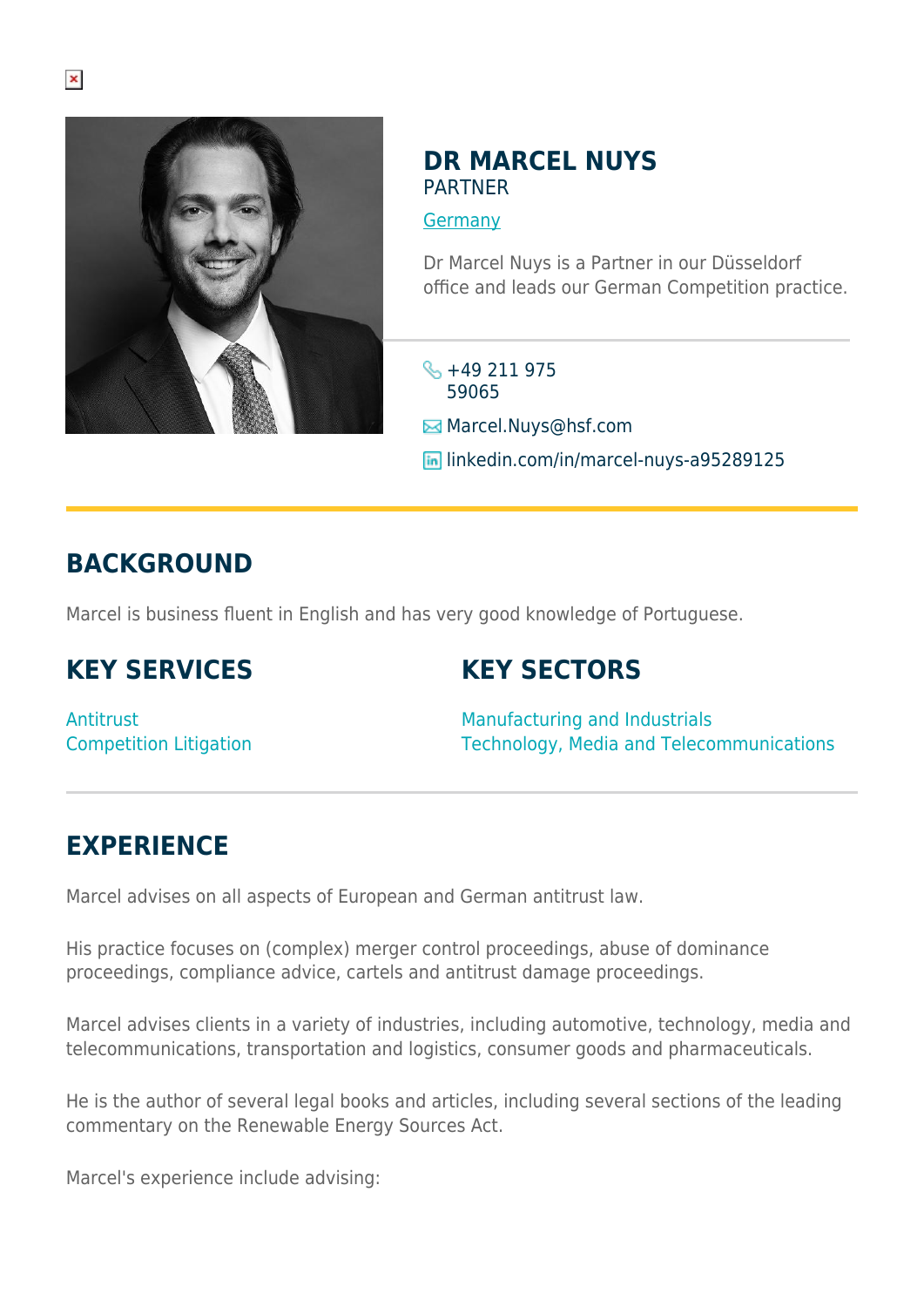- General Mills on the sale of its European dough business to Cérélia
- Deutsche Lufthansa in competition aspects of the sale of its market leading inflight catering business to close competitor Gategourmet including securing a conditional Phase I clearance by the European Commission.
- Event Hospitality & Entertainment on the sale of its German cinema exhibition division, CineStar, to UK-based Vue International Bidco, successfully obtaining Phase II conditional clearance from the Bundeskartellamt
- Sierra Rutile in a successful Phase II merger control review by the FCO of its merger with Iluka Resources (cleared without remedies)
- DSGF/SMS on a merger to create a hub for back office solutions for (savings) banks in Phase II merger control proceedings by the FCO (withdrawal of notification)
- Ningbo Jifeng, a Chinese car parts manufacturer, on antitrust and merger control aspects of an acquisition of shares in and a strategic partnership with German competitor Grammer AG including a successful defense against an injunction alleging that the acquisition of shares in Grammer AG should have been submitted for merger clearance in Germany
- Sky in the worldwide review of merger control notification requirements in connection with the acquisition of shares in Synamedia
- a truck manufacturer with a view to cartel follow-on damage claims being brought in Germany
- a Japanese car parts manufacturer in the context of its global defence against follow-on claims arising from its involvement in competition law infringements in the European Union
- a steel-mill operator on potential follow-on damages claims in relation to a FCO decision against long steel purchasers
- a plastic processing company on potential follow-on damages claims in the context of a EU Commission decision against Etyhlen purchasers
- Verein Athleten Deutschland on competition law aspects in respect to advertising restrictions imposed by the IOC